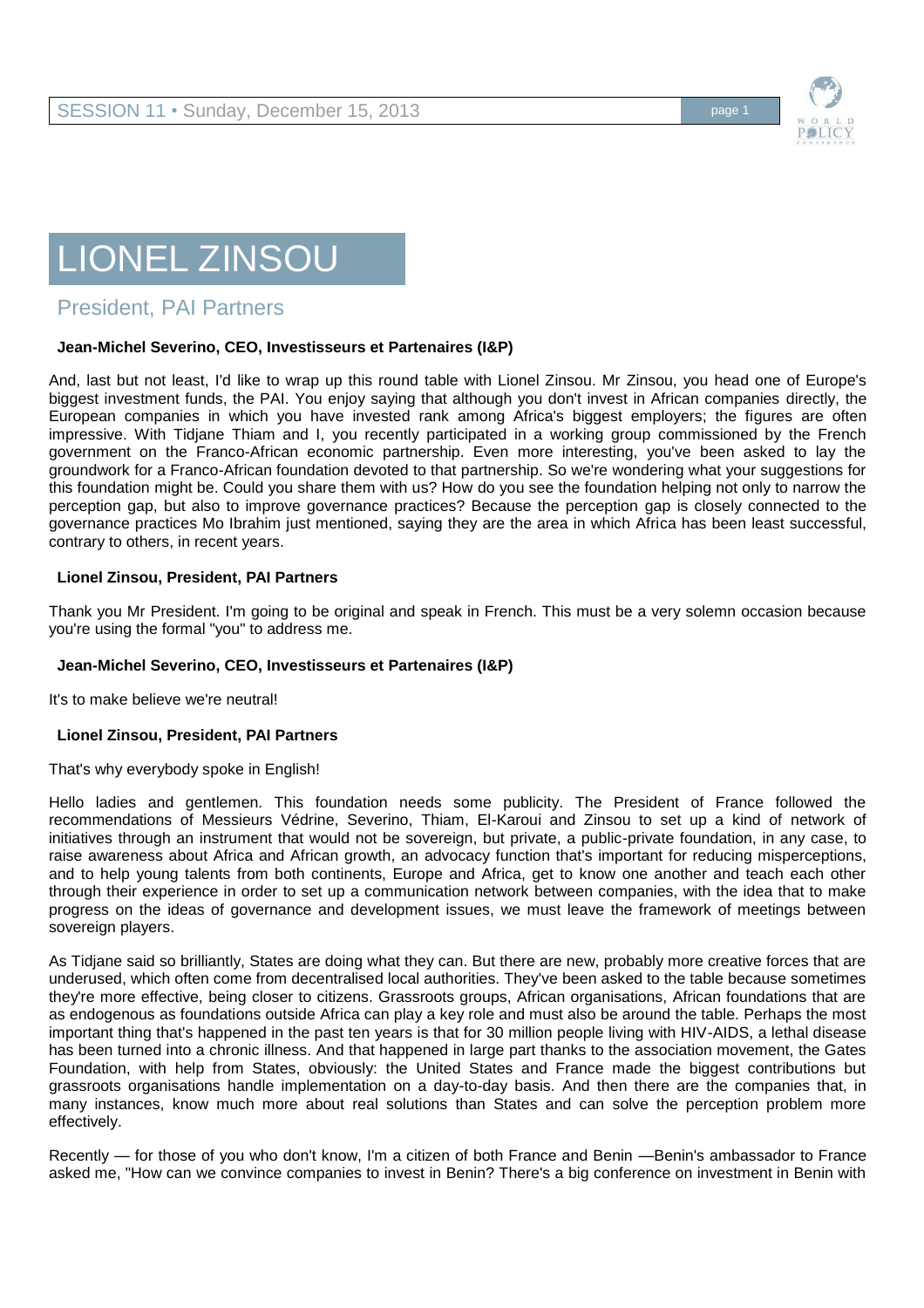

the lenders. How can we convince them?" We're going to submit the State's projects to them. All right, now I'd say, "No. Tidjane Thiam said that's not really how to go about it." I told him, "Invite the ten companies that employ thousands of people in Benin today with rates of return that, like everywhere else in Africa, are the highest in the world." You've recently seen the United Nations study about rates of return on capital. They're higher in Africa than on all the other continents. This means the misperception is not thinking that Africa is below average, it's not knowing that Africa is above average. Well, the only way to do things is to match a brewer up with a phone company, with a construction company, with a cement-maker, people who represent real services, real industry, with Kenya Airways, which has planes landing in Cotonou, as the President has just reminded us, and to show examples in Africa that work. So if the foundation serves a purpose, it's bringing these new players together. The bottom line is that coalitions of players will be essential.

Now, on governance, we mustn't complain by saying "Everything's going very well but governance is still going rather badly". As you said, Jean-Michel, there are more and more poor people, there's more and more inequality. We must say how we're going to tackle that issue. Especially at the World Policy Conference, we must be a little bit ahead of the curve. This is the sixth year we've had an African session. During the first five we said, "Africa is doing much better than you think." During the first three, people smiled. They were nice and polite because Mr Wade was there, Mr Odinga was there. People smiled, they were intrigued. And now I think they're starting to catch on that there's strong growth in Africa and a perception gap. Now, let's go further. We managed to avoid most of the governance problems associated with growth. A 5% growth rate over seventeen years overheats the economy and is very hard to govern. There was no inflation. When Brazil started taking off, it had a 2,000% inflation rate. In Africa, inflation was below 5%. We've governed growth without running a trade deficit. Africa is the only continent that balances its trade with China, which has a trade surplus. We've governed growth without a current payment problem. Today, Africa has the financing it needs. We have very high capital inflows. Yesterday there were people talking about certain problems in Turkey and India. It's hard to have high growth without current payment problems. We don't have any.

Yesterday and the day before, there was a dichotomy in the discussions on the theme: there are emerging countries with a good balance sheet because they don't have any current payment problems, and then there are the others, that are going to have currency troubles, etc. There are serious deficit problems. As a continent, we don't have a current payment deficit. There's 500 billion in foreign exchange reserves for a continent with a GDP of 1.2 trillion at current exchange rates. That means a sustainable current account surplus. So the economic governance problems shouldn't be blown out of proportion. You know, when all the continent's finance laws are put together (all this is public data from the ADB and the OECD) we have an execution of the finance laws of all the continents, obviously with countries that have deficits and countries with a surplus, which is lower than a deficit of 3%. We've avoided all the childhood diseases of strong growth. So we deserve high marks for pretty remarkable economic governance.

Now, we've got problems today. Our youth is being destroyed, yet Africa is the youngest continent. We don't know how to solve the problem of extreme poverty: today in my country, as in Tidiane's country, two-thirds of the population lives above the poverty line. But today, in my country, two-thirds of the population is excluded. That's three million people. At independence, there were two millions inhabitants. Demographic growth has therefore created a very high number of excluded people, even though, statistically, poverty has plummeted. This problem must be solved. And it's necessary to see that we're at a stage of development that creates problems, where it's hard to get young people into the workforce and to reduce the number of poor people, which also amounts to distributing revenue through employment.

We've got a problem: our growth creates fewer jobs than anywhere else in the world. Why? Because we need investment in the most capital-intensive areas, which are agriculture, energy, water and certain infrastructure that produce enormous positive externalities but have an economic model in which a lot of capital must be spent without generating revenues. For every billion invested in Africa, five times fewer jobs are created than in Europe. People must stop saying "Africa is badly governed and has a problem with its young people". You can see young people everywhere. Step out into the street and you can't help bumping into crowds of them. We're not blind. We know we've got a problem, but the problem isn't education. Senegal spends 40% of its budget on education. If it spent 80%, that wouldn't create more jobs for young people. The problem is capital. And the answer isn't to improve education and vocational training. That's obvious, those are truisms. We don't need governance truisms, we need governance solutions. Our only answer is to have investments that generate plenty of jobs in manufacturing and services. We need to have markets. The answer is to have relevant markets. Benin's GDP is seven billion, Côte-d'Ivoire's 25 billion. That's